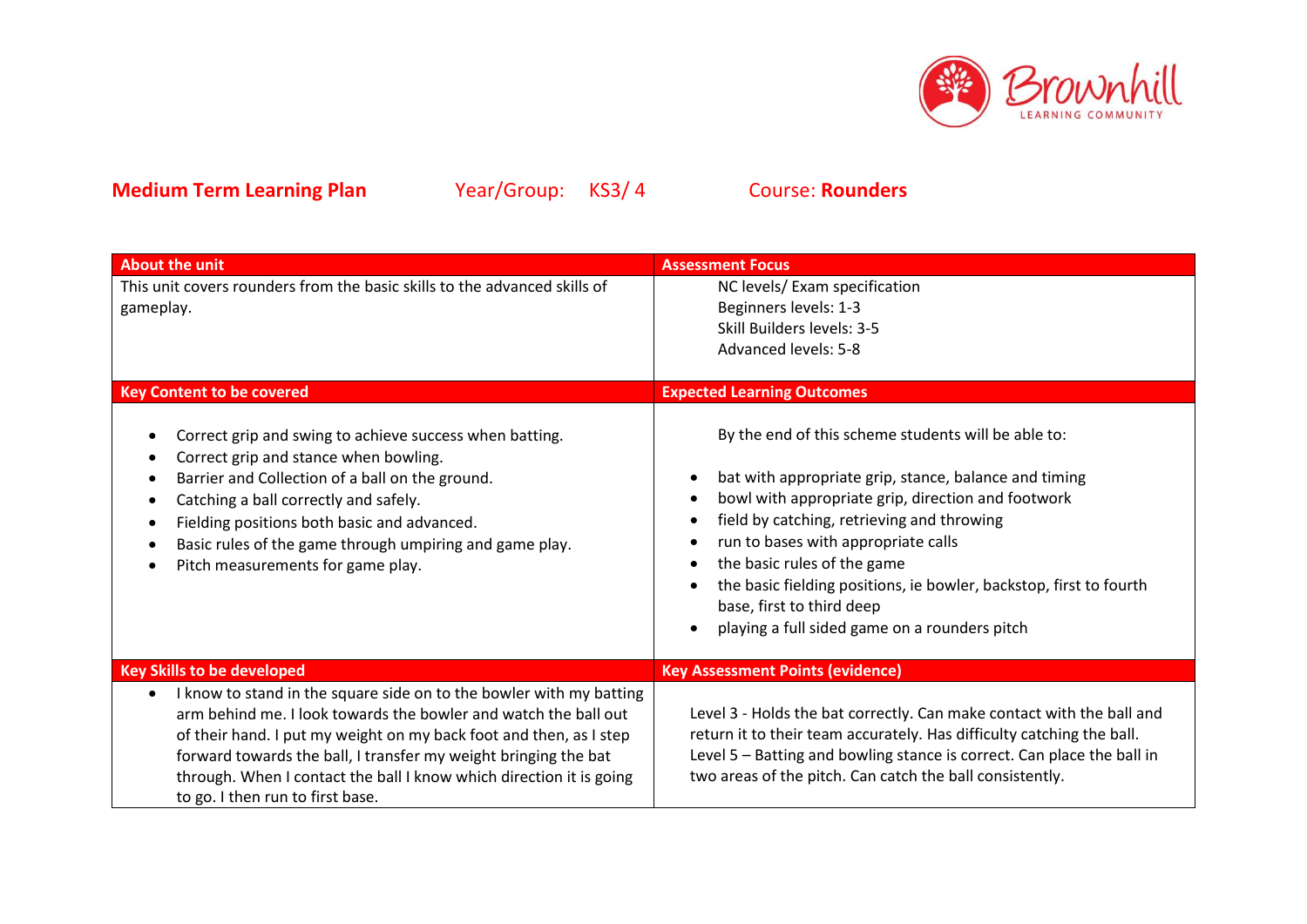

 When bowling know that they are bowling to the back stop's hands and not to the batter. Step forward with the opposite leg to the bowling hand and move the arm like a pendulum. Release the ball between waist and shoulder height. Step through with the back foot. This gives the ball power to pass the batter at the right height. If the batter doesn't hit it, then the back stop is able to catch it successfully without having to move much. Rarely give away a wide ball. When the ball is coming towards the fielder knows to use the leg as a barrier, stand and step forward to throw the ball back. When chasing the ball, know to place the foot on the same side as my throwing arm next to the ball. Let the ball roll into the hand, stand, turn and throw it back. When catching the ball, reach towards it with both hands (making a triangle shape with the thumbs and first fingers together). As the ball enters the hands, bring the arms towards their chest (or for a high ball back over the head), closing their hands around the ball. This takes the power off the ball speed. Know that when they run to a base it should be empty because they don't want the person in front to be 'run-out'. Also know that they have to stay in contact with it. Know that all batters should watch the ball and talk to each other in case they have to run or stop and not get 'run-out' by a fielder. Know that as they pass 4th base they have to make contact with it to be safe. • Know the basic rules, how to get an opponent out and how to score a rounder. Also umpire from either position. Level 8 – Batting bowling and fielding stance is correct. Can place the ball in variety of areas of the pitch. Is highly aware of post running and game play.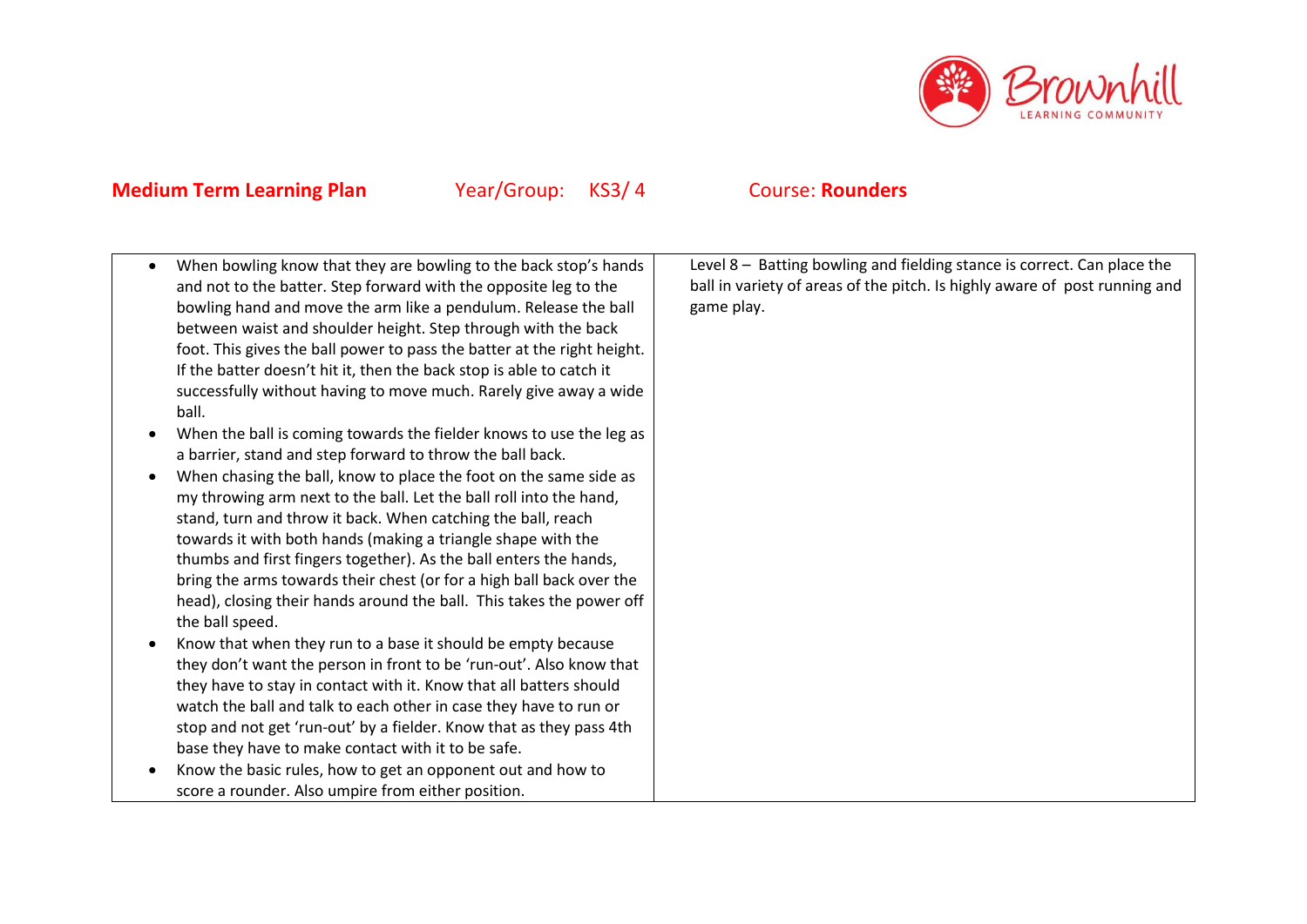

| Know where to stand if when on a base or fielding. Also know to<br>move position if a left handed person is batting because they will<br>hit the ball in a different direction.<br>In a game situation know who stays where and who covers what<br>fielding area. E.g. The backstop covers fourth base and the bowler<br>covers 2nd and 3rd bases. Know that 1st base stays there. That<br>way you can have more fielders, some short and some deep. |                                                                                                                                                                                                                                                                                                      |
|------------------------------------------------------------------------------------------------------------------------------------------------------------------------------------------------------------------------------------------------------------------------------------------------------------------------------------------------------------------------------------------------------------------------------------------------------|------------------------------------------------------------------------------------------------------------------------------------------------------------------------------------------------------------------------------------------------------------------------------------------------------|
| <b>Language for Learning</b>                                                                                                                                                                                                                                                                                                                                                                                                                         | Links to EBD/ personal, social and emotional needs                                                                                                                                                                                                                                                   |
| Tennis Balls, Cones, Bats, spoon bats, Rounders Sheets, Windballs,<br>Rounders Balls, Pen, Whiteboard, Video Player, Digital Camera, post and<br>base, Scoresheets, peer evaluation handouts                                                                                                                                                                                                                                                         | L1 - Is attentive and has an interest in school work.<br>L4 - Works efficiently in a group/team.<br>C3 - Only interrupts and seeks attention appropriately.<br>C4 - Is physically and verbally peaceable.<br>C5 - Respects property/equipment.<br>E5 - Is emotionally stable and shows self-control. |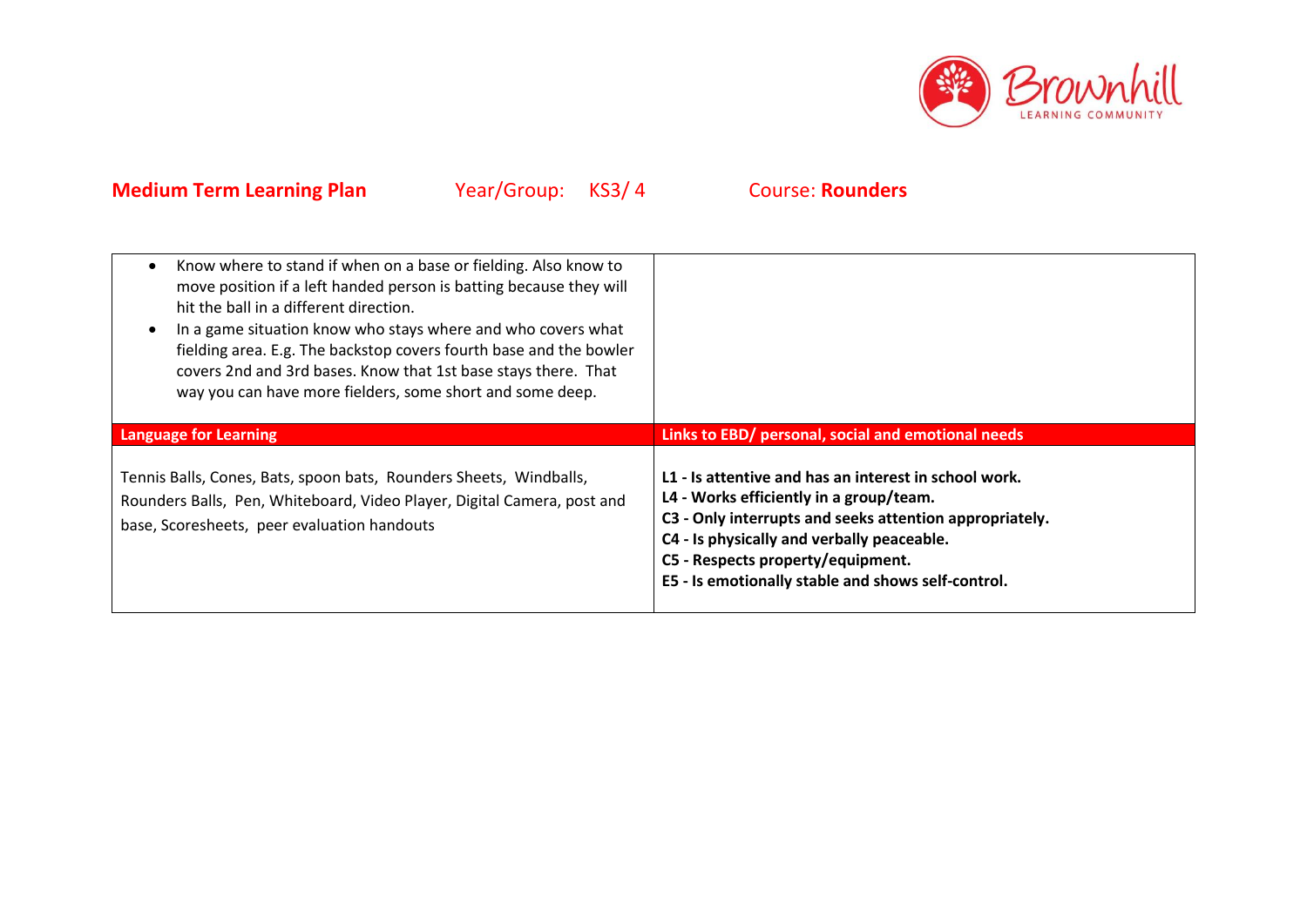

| <b>Session</b> | <b>Learning Objectives</b>                               | <b>Content to be covered</b>                             | <b>Suggested Pedagogy/Teaching</b><br><b>Activities</b>                                                                                                                                                                                                                                                                                                                                     | <b>Learning Outcomes</b><br>(Assessment/Level<br>descriptors for this lesson)                                                                                                                                                                                                                                                                                                                                                                                                               |
|----------------|----------------------------------------------------------|----------------------------------------------------------|---------------------------------------------------------------------------------------------------------------------------------------------------------------------------------------------------------------------------------------------------------------------------------------------------------------------------------------------------------------------------------------------|---------------------------------------------------------------------------------------------------------------------------------------------------------------------------------------------------------------------------------------------------------------------------------------------------------------------------------------------------------------------------------------------------------------------------------------------------------------------------------------------|
| $\mathbf{1}$   | Bowl with appropriate<br>grip, direction and<br>footwork | To bowl with appropriate grip,<br>direction and footwork | Reaction pairs: In pairs -<br>player one stands still and<br>acts as the feeder,<br>throwing the ball to<br>player 2's limits from 5m.<br>Quick catch, quick feet -<br>A stands on a line 5m<br>apart from B<br>C stand opposite A, D<br>opposite B.<br>Pressure catching. A<br>throws ball up in air and<br>shouts B, C or D as the<br>ball start to drop. The<br>appropriate player makes | When I bowl I know that I am<br>bowling to the back stop's<br>hands and not to the batter. I<br>step forward with the<br>opposite leg to my bowling<br>hand and move my arm like a<br>pendulum. I release the ball<br>between waist and shoulder<br>height. As I do, I step through<br>with my back foot. This gives<br>the ball power to pass the<br>batter at the right height. If<br>the batter doesn't hit it, then<br>the back stop is able to catch<br>it successfully without having |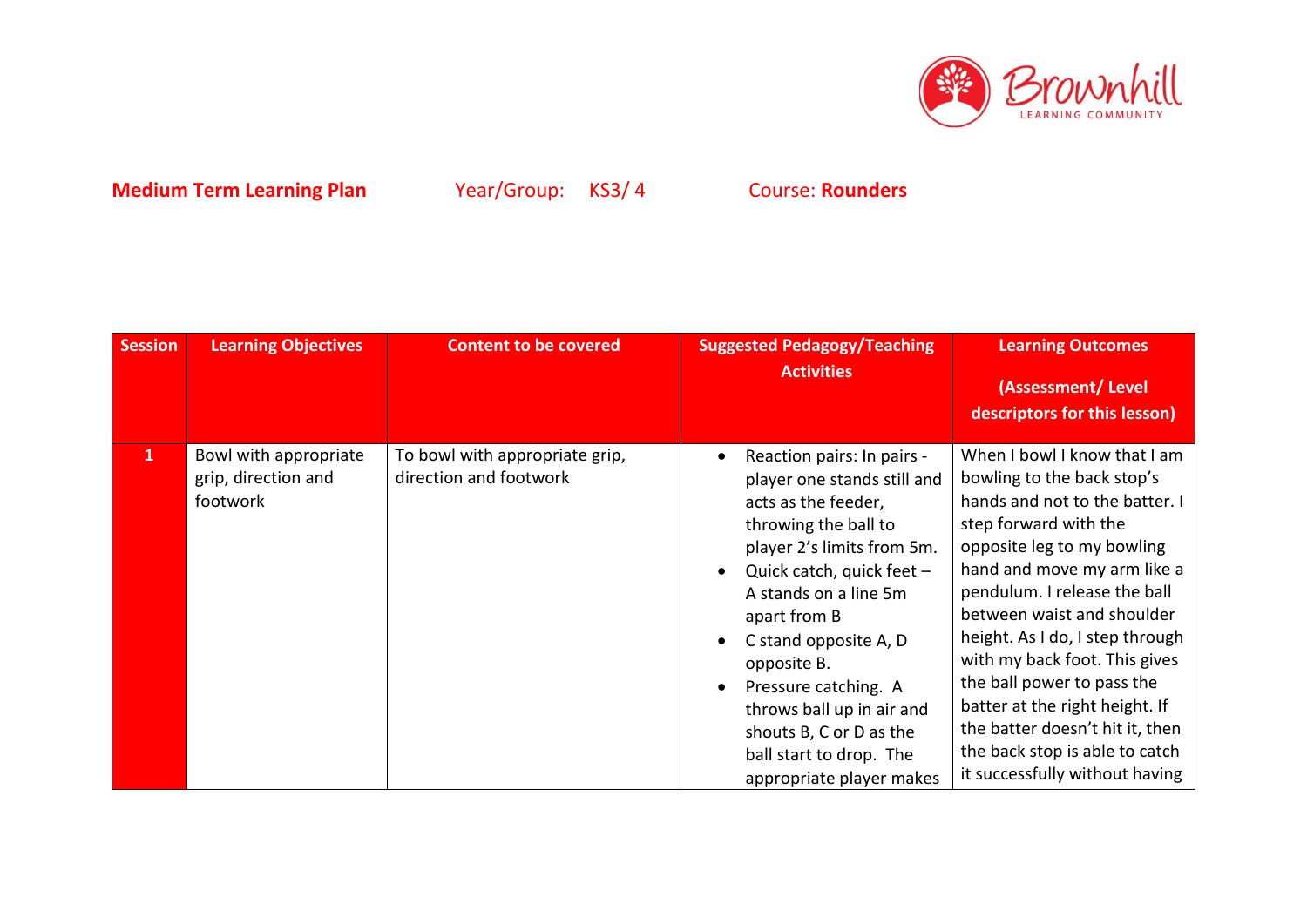

|  |  | the catch                   | to move much. I rarely give |
|--|--|-----------------------------|-----------------------------|
|  |  | Keep Ball - Pupils work in  | away a wide ball            |
|  |  | 2 teams within a grid,      |                             |
|  |  | trying to achieve a given   |                             |
|  |  | number of catches.          |                             |
|  |  | Game 5 minute innings       |                             |
|  |  | Keep Ball - Pupils work in  |                             |
|  |  | 2 teams within a grid,      |                             |
|  |  | trying to achieve a given   |                             |
|  |  | number of catches.          |                             |
|  |  | Players cannot move with    |                             |
|  |  | the ball                    |                             |
|  |  | If the ball is dropped, the |                             |
|  |  | other team then re-starts   |                             |
|  |  | with possession             |                             |
|  |  | If the ball goes out the    |                             |
|  |  | area, the other team then   |                             |
|  |  | re-starts with possession   |                             |
|  |  | When a team achieves        |                             |
|  |  | the given number of         |                             |
|  |  | catches, the other team     |                             |
|  |  | re-start with possession    |                             |
|  |  | of the ball                 |                             |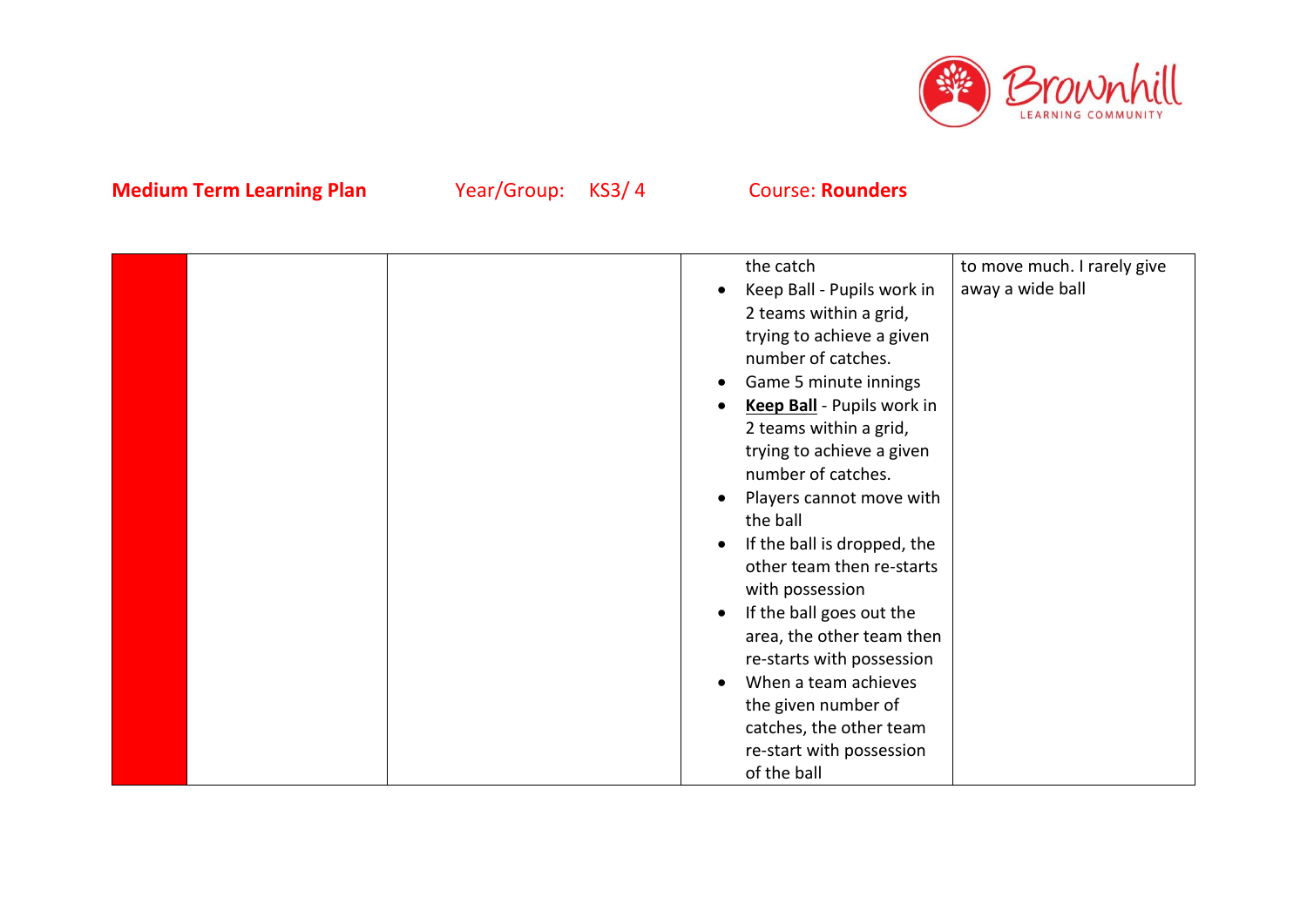

|                |                                                             |                                                           | Individual throw & catch<br>- body, clapping                                                                                                                                                                                                                                                                                                                                                                                                                                                                                                                                                                   |                                                                                                                                                                                                                                                                                                                                                                                                                 |
|----------------|-------------------------------------------------------------|-----------------------------------------------------------|----------------------------------------------------------------------------------------------------------------------------------------------------------------------------------------------------------------------------------------------------------------------------------------------------------------------------------------------------------------------------------------------------------------------------------------------------------------------------------------------------------------------------------------------------------------------------------------------------------------|-----------------------------------------------------------------------------------------------------------------------------------------------------------------------------------------------------------------------------------------------------------------------------------------------------------------------------------------------------------------------------------------------------------------|
| $\overline{2}$ | Bat with appropriate<br>grip, stance, balance<br>and timing | Correct grip and swing to achieve<br>success when batting | Team Rounders - running team<br>and a 'passing'team. The<br>running team run as one applying<br>all rules relating to running. The<br>last runner to touch 4 <sup>th</sup> post<br>shouts stop.<br>Keep ups.<br>Batting groups $-$ of 4-6, the<br>batter taps the ball back to the<br>bowler, all rotate.<br>Scatter Ball Rounders - each<br>batter receives 4 consecutive<br>good balls, and runs after the $4th$<br>ball has been hit/missed. The<br>fielders stand still until this point,<br>then aim to get all the balls back<br>to the bowling square before the<br>batter reaches 4 <sup>th</sup> post | I know to stand in the square<br>side on to the bowler with<br>my batting arm behind me. I<br>look towards the bowler and<br>watch the ball out of their<br>hand. I put my weight on my<br>back foot and then, as I step<br>forward towards the ball, I<br>transfer my weight bringing<br>the bat through. When I<br>contact the ball I know which<br>direction it is going to go. I<br>then run to first base. |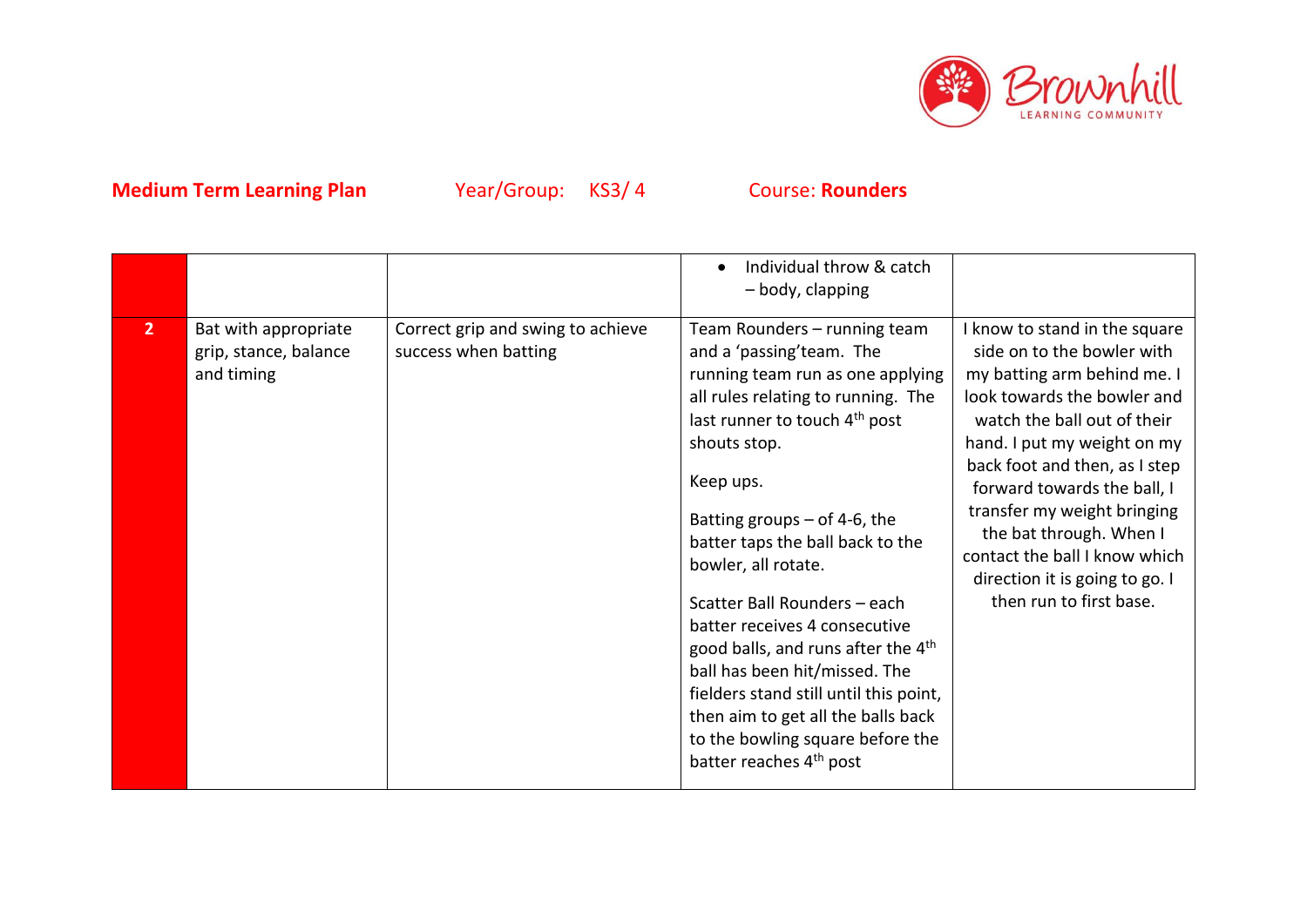

|   |                                               |                                                  | Tap to number<br>Batting groups $-$ of 4-6, a bowler,<br>backstop, batter and fielders<br>The batter taps the ball back to<br>the bowler, all rotate<br>3 VERSUS 12 AND ALL ON POSTS<br>- Video performances                                             |                                                                                                                                                                                                                                                                                                                                                                                                    |
|---|-----------------------------------------------|--------------------------------------------------|----------------------------------------------------------------------------------------------------------------------------------------------------------------------------------------------------------------------------------------------------------|----------------------------------------------------------------------------------------------------------------------------------------------------------------------------------------------------------------------------------------------------------------------------------------------------------------------------------------------------------------------------------------------------|
| 3 | Field by catching,<br>retrieving and throwing | To field by catching, retrieving and<br>throwing | <b>Ground Fielding Relay</b><br>Chase and return<br>Chase and return to moving<br>targets $-$ groups of 4, A chases<br>ball and returns to the player<br>who moves position and calls for<br>the ball.<br>9 v 9 Rounders - all Rounders<br>ruless apply. | When the ball is coming<br>towards me I know to use my<br>leg as a barrier, stand and<br>step forward as I throw the<br>ball back.<br>If I am chasing the ball I know<br>to place the foot on the same<br>side as my throwing arm next<br>to the ball. I then let the ball<br>roll into my hand, stand, turn<br>and throw it back. When<br>catching the ball I reach<br>towards it with both hands |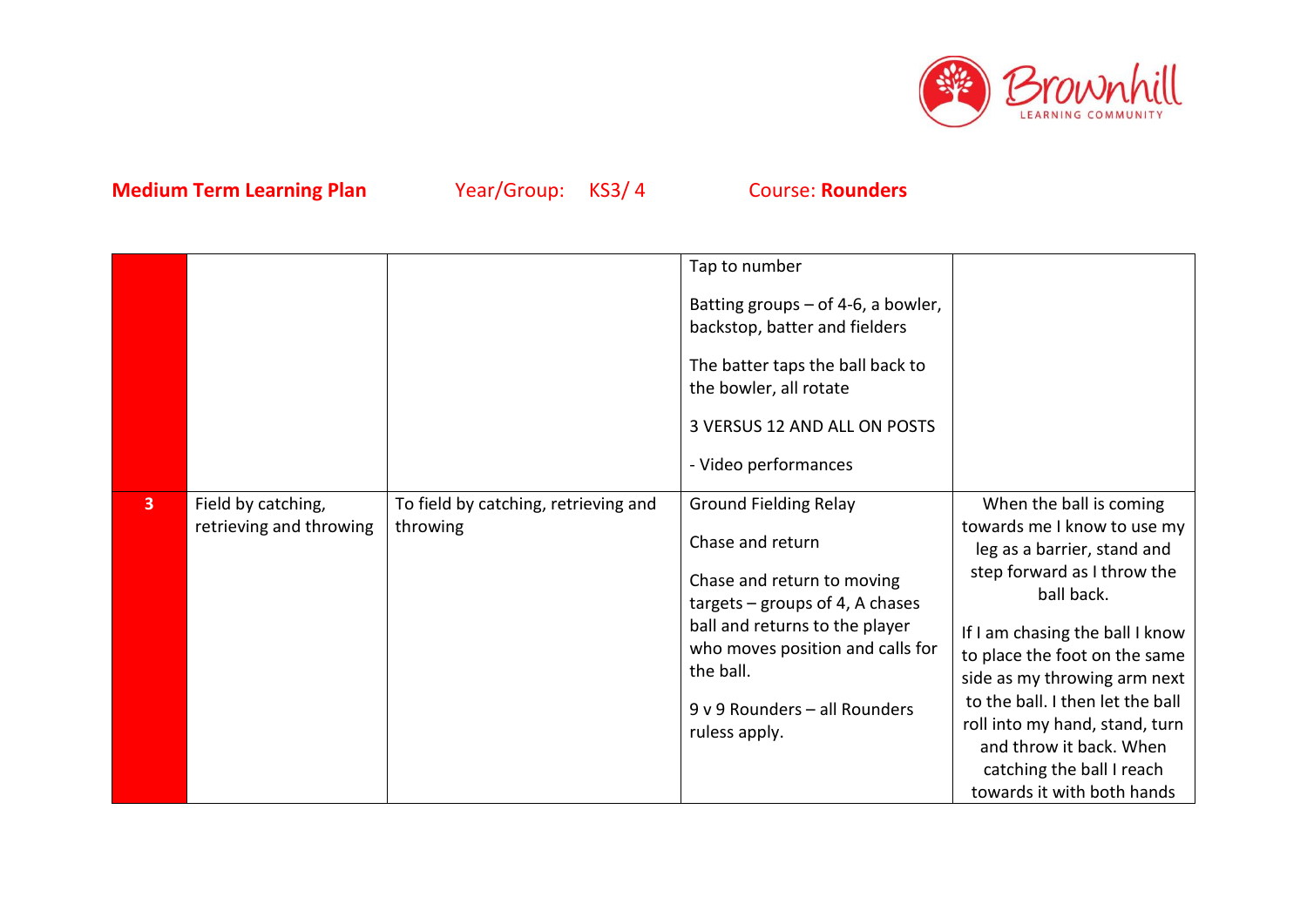

|   |                                        |                                           | Keep score and game running<br>over lessons.                                                                                                                                                                                                                                                                                                                                               | (making a triangle shape with<br>my thumbs and first fingers<br>together). As the ball enters<br>my hands I bring my arms<br>towards my chest (or for a<br>high ball back over my head),<br>closing my hands around the<br>ball. This takes the power off<br>the ball speed.                                                                                                                                                                 |
|---|----------------------------------------|-------------------------------------------|--------------------------------------------------------------------------------------------------------------------------------------------------------------------------------------------------------------------------------------------------------------------------------------------------------------------------------------------------------------------------------------------|----------------------------------------------------------------------------------------------------------------------------------------------------------------------------------------------------------------------------------------------------------------------------------------------------------------------------------------------------------------------------------------------------------------------------------------------|
| 4 | Run to bases with<br>appropriate calls | To run to bases with appropriate<br>calls | $10 - 20 - 30$ metre shuttles in<br>fastest time<br>In 3's between 15 m place two<br>cones and place a ball on the<br>ground - see how many Posts<br>the runner can shuttle to before<br>the Postmen is out<br>In 3's: 2 have to make 5 catches<br>10 metres apart before runner<br>runs round a 10m x 10m square<br>4 versus $4$ – runner's starts on<br>second Post whilst others try to | I know that when I run to a<br>base it should be empty<br>because I don't want the<br>person in front of me to be<br>'run-out'. I also know that I<br>have to stay in contact with<br>it. I know that all batters<br>should watch the ball and<br>talk to each other in case we<br>have to run or stop and not<br>get 'run-out' by a fielder. I<br>know that as I pass 4 <sup>th</sup> base I<br>have to make contact with it<br>to be safe. |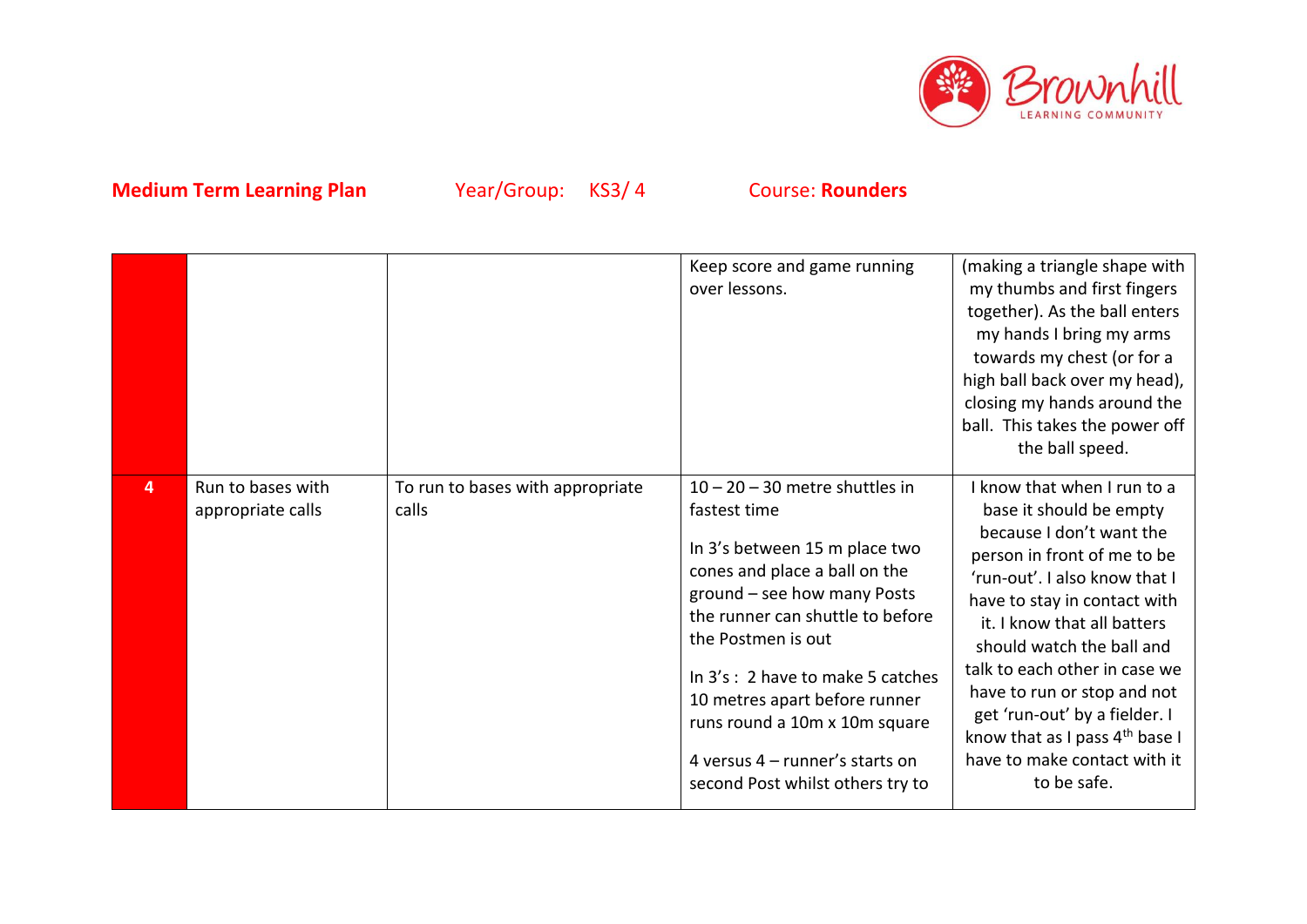

|  | get them home safely without        |  |
|--|-------------------------------------|--|
|  | being out. If get out - swap over   |  |
|  |                                     |  |
|  | 3 V 1 Batter - Try to get batter    |  |
|  | out at 4 <sup>th</sup> post         |  |
|  | Whole game - 2 innings              |  |
|  |                                     |  |
|  | - Equal teams                       |  |
|  |                                     |  |
|  | Bowler bowls to backstop, who       |  |
|  | throws to 1st post as if the batter |  |
|  | has missed the ball, 1st post       |  |
|  | fielder stumps 1st post, then       |  |
|  | throws to backstop on 4th post      |  |
|  |                                     |  |
|  | Have a batter in batting square,    |  |
|  | who lets the ball pass them and     |  |
|  | run to 1st                          |  |
|  | Repeat this but add another         |  |
|  | runner - the 1st batter starts on   |  |
|  | 2nd post as the bowler bowls,       |  |
|  | the 2nd batter misses as above,     |  |
|  | backstop throws to 1st to get live  |  |
|  | batter out, fielder throws ball to  |  |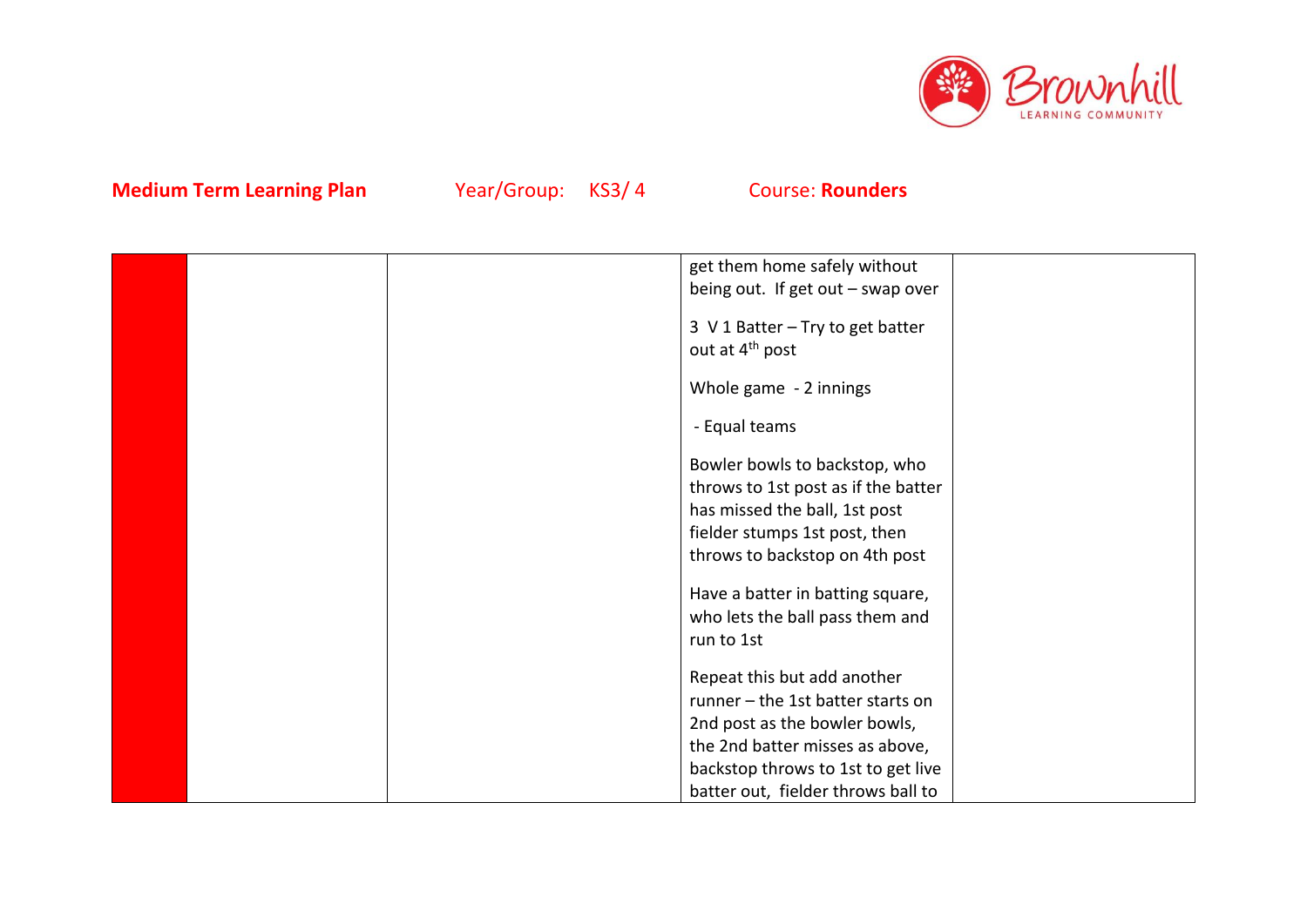

|   |                                                          |                                                          | 4th as original batter is<br>approaching 4th post to put<br>pressure on fielders<br>Bowler bowls to backstop, who<br>throws to 1st post as if the batter<br>has missed the ball, 1st post<br>fielder stumps 1st post, then<br>throws to in-fielder on 3rd post<br>Pupils play full matches with<br>officials and official laws that<br>govern Rounders |                                                                                                                                                                                                                                                                                                                                                    |
|---|----------------------------------------------------------|----------------------------------------------------------|--------------------------------------------------------------------------------------------------------------------------------------------------------------------------------------------------------------------------------------------------------------------------------------------------------------------------------------------------------|----------------------------------------------------------------------------------------------------------------------------------------------------------------------------------------------------------------------------------------------------------------------------------------------------------------------------------------------------|
| 5 | Bowl with appropriate<br>grip, direction and<br>footwork | To bowl with appropriate grip,<br>direction and footwork | Ball circle loose - players stand in<br>a loose circle, throwing the ball<br>underarm to other players, then<br>move to follow the ball<br>Throwing pairs - stand opposite<br>each other, 'bowling' the ball<br>over a short distance, increasing<br>the distance while maintaining<br>accuracy.                                                       | When I bowl I know that I am<br>bowling to the back stop's<br>hands and not to the batter. I<br>step forward with the<br>opposite leg to my bowling<br>hand and move my arm like a<br>pendulum. I release the ball<br>between waist and shoulder<br>height. As I do, I step through<br>with my back foot. This gives<br>the ball power to pass the |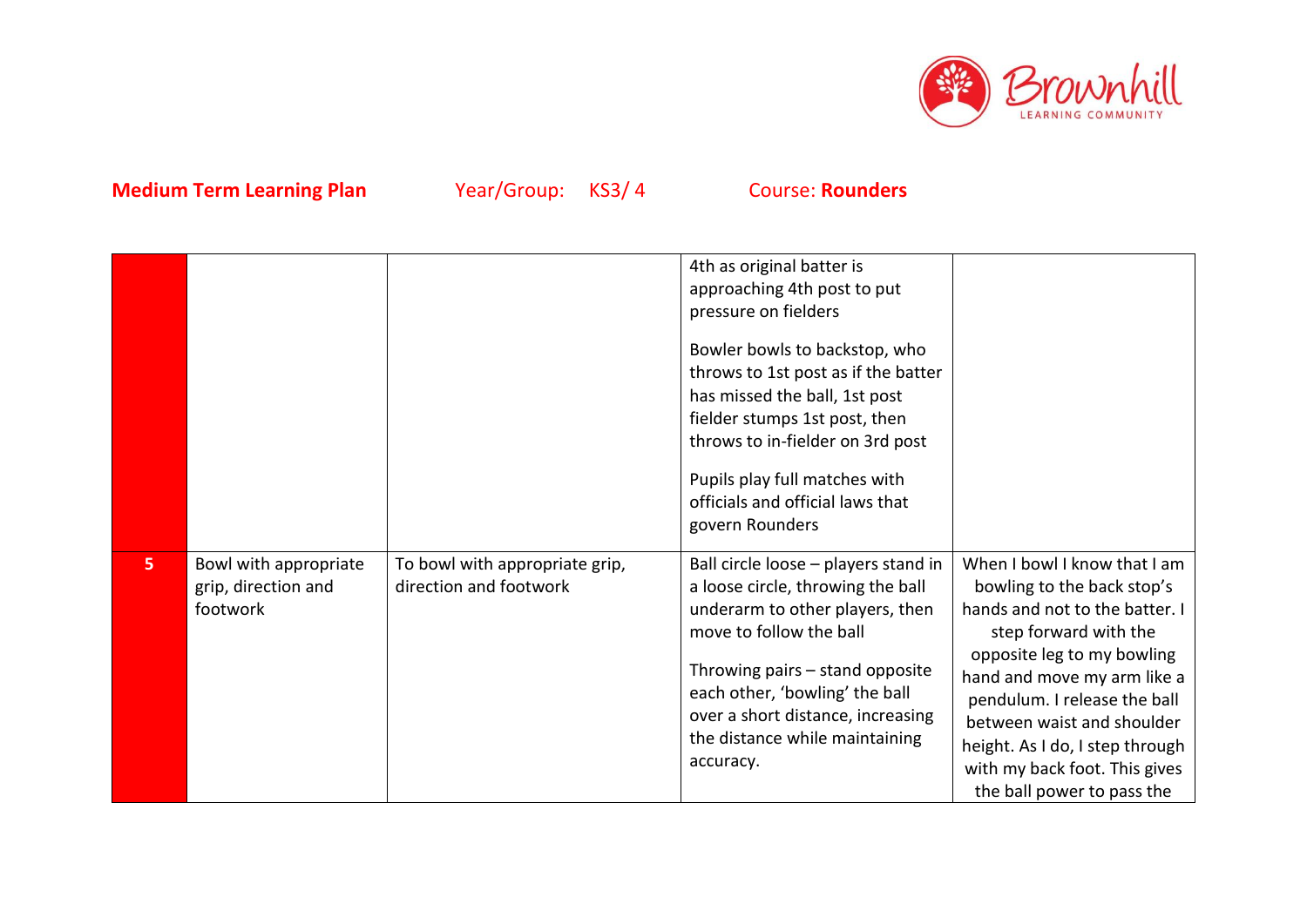

|  | Beat the ball from the bowler.<br>Bowling Rounders - each fielder<br>balls 3 consecutive balls to the<br>batter. When the 3rd ball passes<br>the 'batter' in the batting square,<br>the 'batter' runs and must get to<br>4 <sup>th</sup> post before all the balls are<br>returned to the bowling square | batter at the right height. If<br>the batter doesn't hit it, then<br>the back stop is able to catch<br>it successfully without having<br>to move much. I rarely give<br>away a wide ball. |
|--|----------------------------------------------------------------------------------------------------------------------------------------------------------------------------------------------------------------------------------------------------------------------------------------------------------|-------------------------------------------------------------------------------------------------------------------------------------------------------------------------------------------|
|  | $7's - game.$<br>A feeds to B and A now mixes up<br>the feed                                                                                                                                                                                                                                             | Peer assessment whilst working<br>in pairs to give constructive<br>advice.                                                                                                                |
|  | In $4's - 1$ bats, 1 feeds, 1 BS, 1<br>Umpires for No Balls.                                                                                                                                                                                                                                             |                                                                                                                                                                                           |
|  | Backstop must attack to ball -<br>from a deeper position                                                                                                                                                                                                                                                 |                                                                                                                                                                                           |
|  | Backstop changes angle of<br>approach so easier to throw ball<br>to first, second and third Post.                                                                                                                                                                                                        |                                                                                                                                                                                           |
|  | Varying feeds pace                                                                                                                                                                                                                                                                                       |                                                                                                                                                                                           |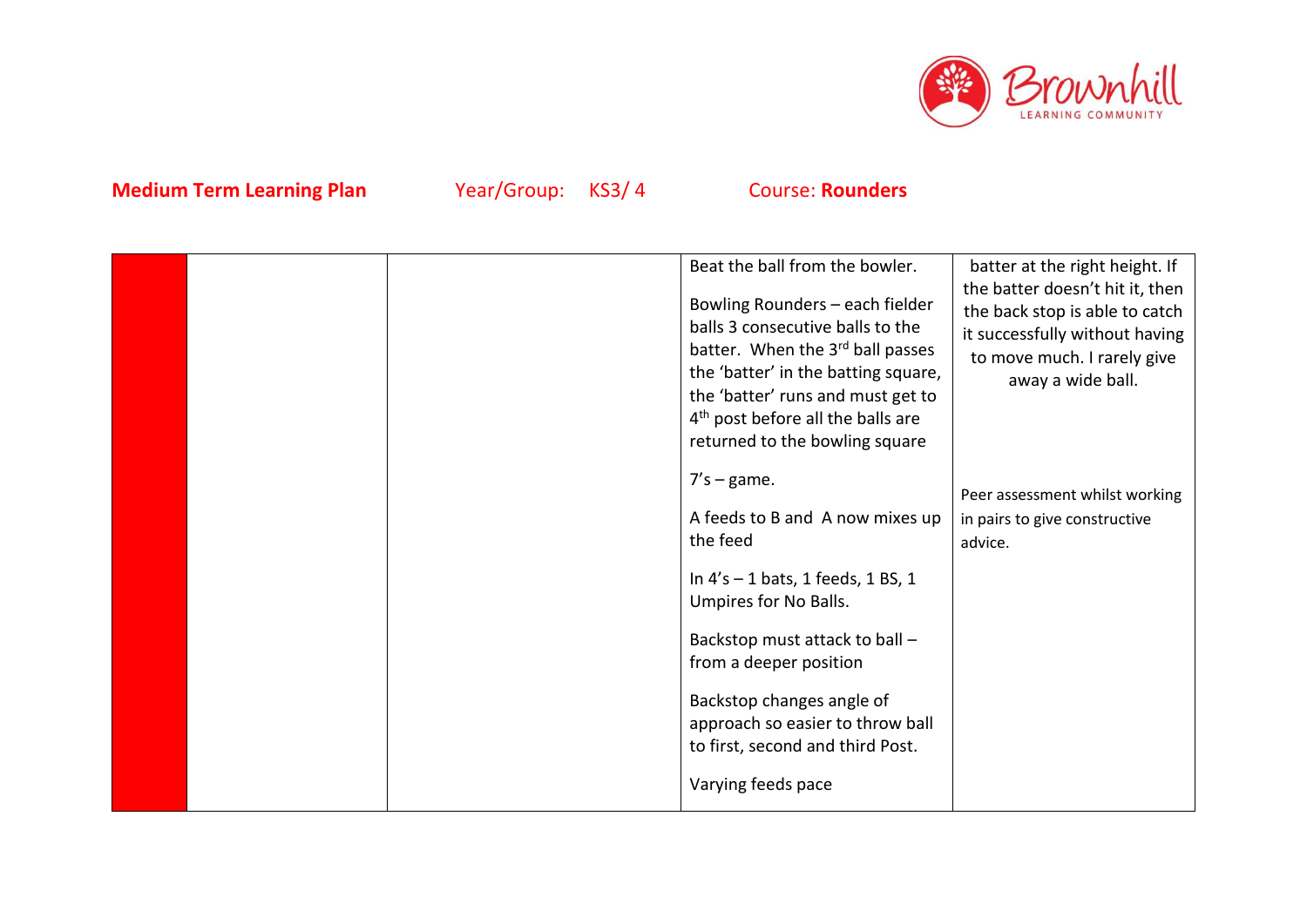

|  | In pairs - Throwing at the Post     |  |
|--|-------------------------------------|--|
|  | from different angles so the        |  |
|  | backstop moves and gets into        |  |
|  | right positions.                    |  |
|  |                                     |  |
|  | Back stop must move onto fourth     |  |
|  | Post                                |  |
|  |                                     |  |
|  | Fielders must back up back stop     |  |
|  | when fielding                       |  |
|  | $6$ v 2 – The 2 bat and try and get |  |
|  | to second Post each bat and get     |  |
|  |                                     |  |
|  | group home.                         |  |
|  | FULL GAME - Keep score and          |  |
|  | game running over lessons. 2        |  |
|  | umpires (non - participants).       |  |
|  |                                     |  |
|  | 4's - Bowler, Backstop, 1st post    |  |
|  | & 'Batter' Batter lets ball pass    |  |
|  | them, backstop throws to 1st        |  |
|  | post player who returns ball to     |  |
|  | bowler                              |  |
|  |                                     |  |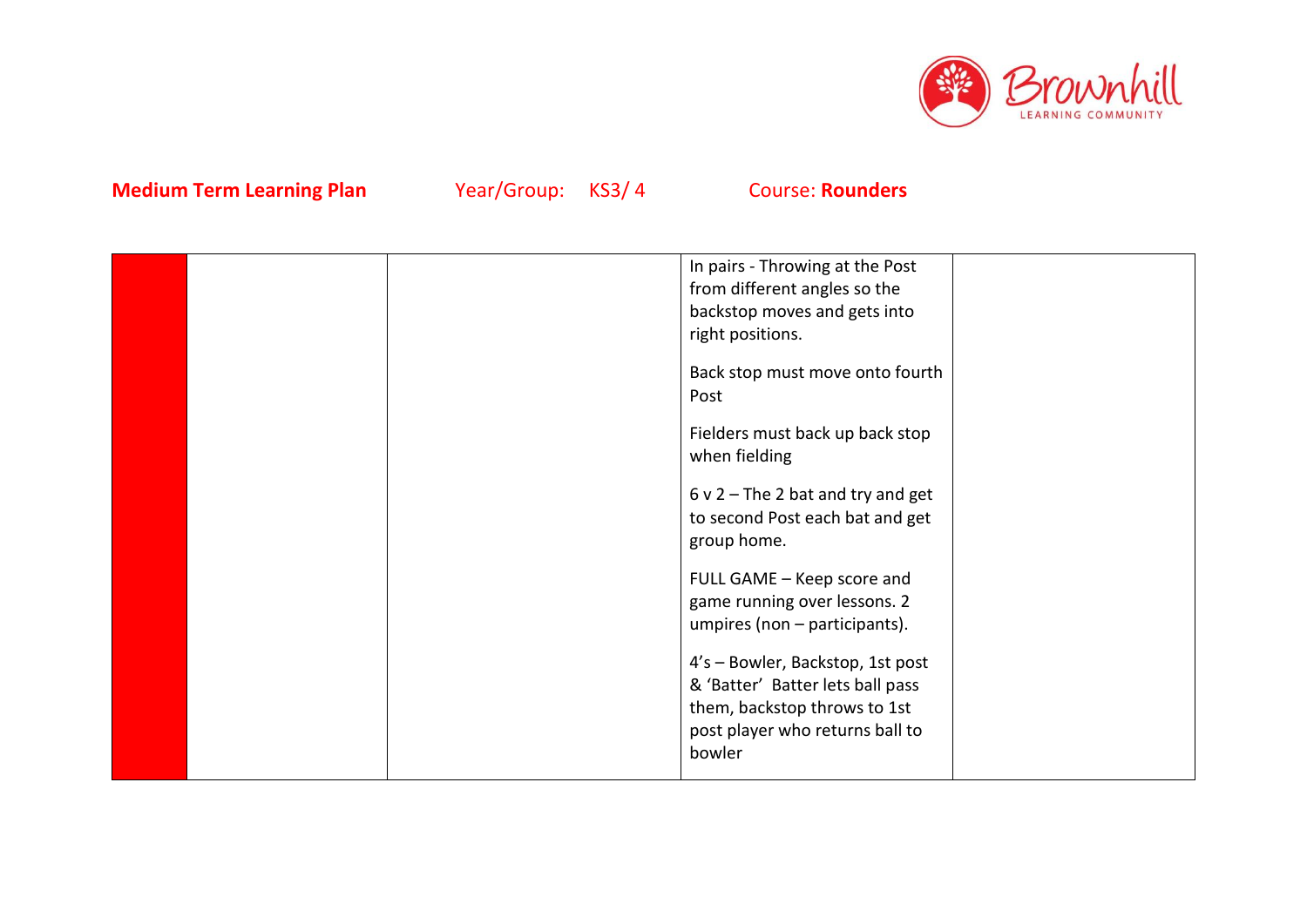

|   |                                                                                                         |                                                                                                            | Game – emphasis on official rules<br>and responsibilities of each<br>position                                                                                                                                                                                                                                                                                                                                                                                                                                            |                                                                                                                                                                                                                                                                                           |
|---|---------------------------------------------------------------------------------------------------------|------------------------------------------------------------------------------------------------------------|--------------------------------------------------------------------------------------------------------------------------------------------------------------------------------------------------------------------------------------------------------------------------------------------------------------------------------------------------------------------------------------------------------------------------------------------------------------------------------------------------------------------------|-------------------------------------------------------------------------------------------------------------------------------------------------------------------------------------------------------------------------------------------------------------------------------------------|
| 6 | The basic fielding<br>positions, i.e. bowler,<br>backstop, first to fourth<br>base, first to third deep | To know the basic fielding positions,<br>ie bowler, backstop, first to fourth<br>base, first to third deep | Bowler, backstop, 1 <sup>st</sup> base 1st<br>deep, 2 <sup>nd</sup> base, 2 <sup>nd</sup> deep, 3 <sup>rd</sup> base<br>,3 <sup>rd</sup> deep 4 <sup>th</sup> base ,4 <sup>th</sup> deep<br>backstop practices.<br>Catchers in the middle.<br>In $4's - 1$ ball, 1 catcher, 3<br>throwers (B,C,D).<br>B throws to A, A to C, C to A, A-D,<br>$D-A, A-B$<br>vary the feed from side to side<br>and at speeds.<br>Line passing. Throw $-$ catch $-$<br>$turn - throw catch - throw -$<br>$catch - turn - throw - catch at$ | I know where to stand if I am<br>on a base or fielding. I also<br>know that I have to move<br>position if a left handed<br>person is batting because<br>they will hit the ball in a<br>different direction.<br>Peer assessment whilst<br>working in pairs to give<br>constructive advice. |
|   |                                                                                                         |                                                                                                            | posts                                                                                                                                                                                                                                                                                                                                                                                                                                                                                                                    |                                                                                                                                                                                                                                                                                           |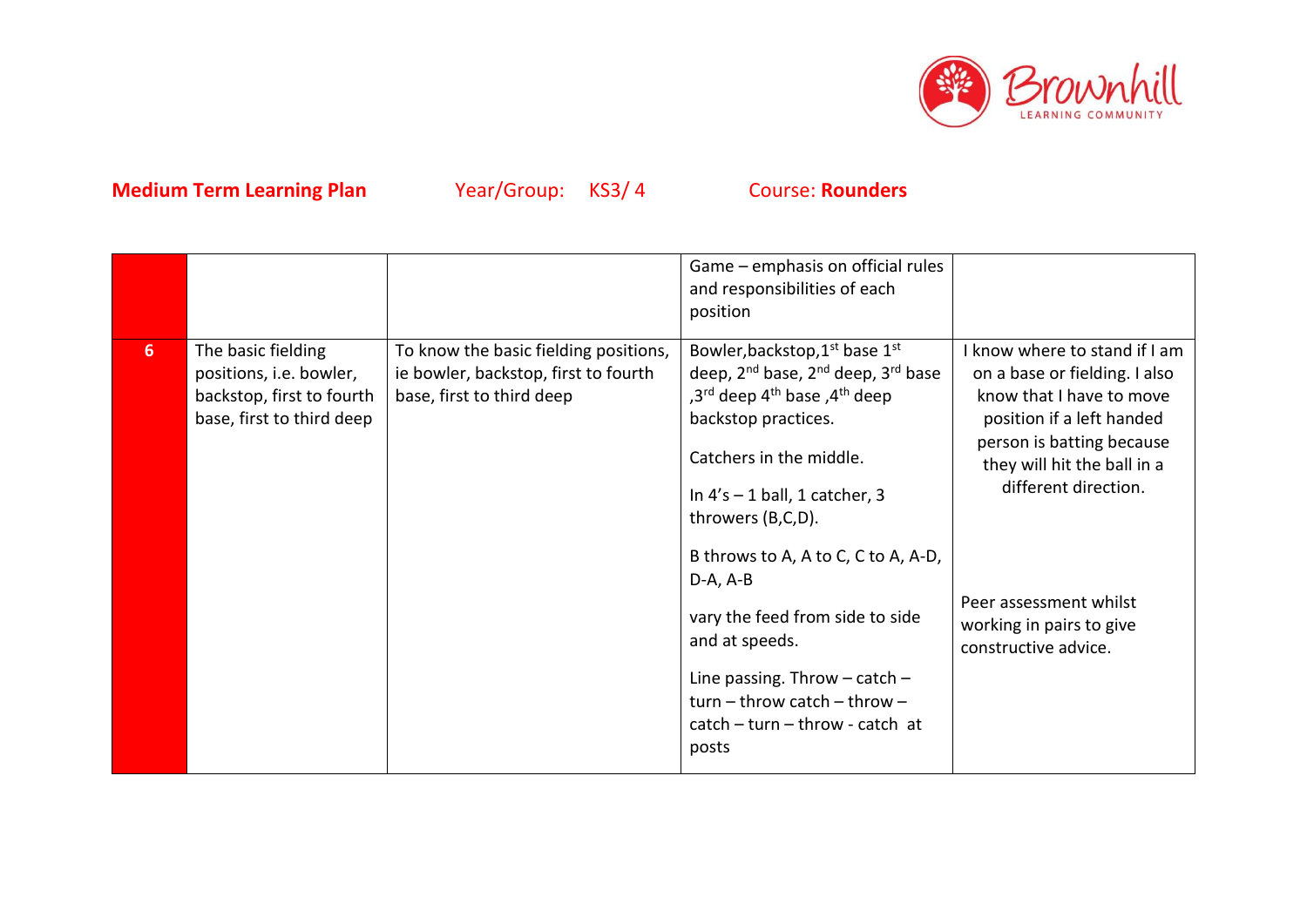

|                |                              |                                      | Full group game of Rounders                                                    |                                                                                                                                                                                                                                           |
|----------------|------------------------------|--------------------------------------|--------------------------------------------------------------------------------|-------------------------------------------------------------------------------------------------------------------------------------------------------------------------------------------------------------------------------------------|
| $\overline{ }$ | Playing a full sided         | To be able to play a full sided game | Triangle run - beat the ball                                                   | In a game situation I know                                                                                                                                                                                                                |
|                | game on a rounders<br>pitch. | on a rounders pitch                  | Game $-3$ hits each then run to<br>4 <sup>th</sup> before balls back to bowler | who stays where and who<br>covers what fielding area.<br>E.g. The backstop covers<br>fourth base and the bowler<br>covers 2 <sup>nd</sup> and 3 <sup>rd</sup> bases. I<br>know that 1 <sup>st</sup> base stays<br>there. That way you can |
|                |                              |                                      | Game - emphasis on official rules<br>and responsibilities of each<br>position  |                                                                                                                                                                                                                                           |
|                |                              |                                      | Play 20 ball games                                                             | have more fielders, some<br>short and some deep.                                                                                                                                                                                          |
|                |                              |                                      | Discuss the option of using this                                               |                                                                                                                                                                                                                                           |
|                |                              |                                      | type of game                                                                   |                                                                                                                                                                                                                                           |
|                |                              |                                      | Play timed games                                                               | Peer assessment whilst<br>working in pairs to give                                                                                                                                                                                        |
|                |                              |                                      | Discuss the option of using this                                               | constructive advice.                                                                                                                                                                                                                      |
|                |                              |                                      | type of game                                                                   |                                                                                                                                                                                                                                           |
|                |                              |                                      | <b>Tournament</b>                                                              |                                                                                                                                                                                                                                           |
|                |                              |                                      | To create, organize, officiate,                                                |                                                                                                                                                                                                                                           |
|                |                              |                                      | time keep, and participate in a                                                |                                                                                                                                                                                                                                           |
|                |                              |                                      | Rounders competition for                                                       |                                                                                                                                                                                                                                           |
|                |                              |                                      | themselves, other pupils, primary                                              |                                                                                                                                                                                                                                           |